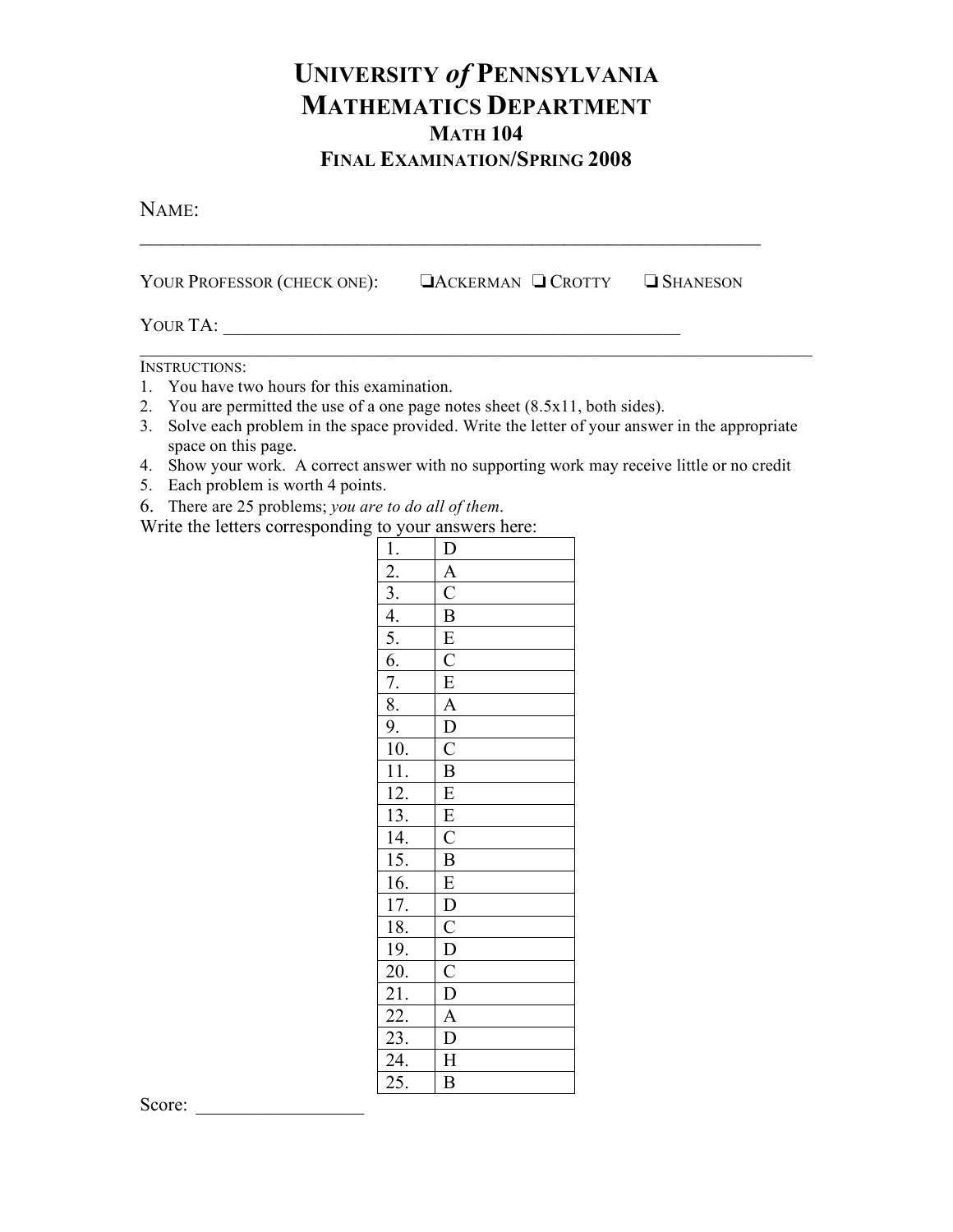|            | Find the volume of the solid obtained when the region bounded by |             |             |             |  |  |  |
|------------|------------------------------------------------------------------|-------------|-------------|-------------|--|--|--|
|            | $y = x^2 - x$ , and $y = 0$ is rotated around the x-axis.        |             |             |             |  |  |  |
| a) $\pi/3$ | b) $\pi/5$                                                       | c) $\pi/12$ | d) $\pi/30$ | e) $\pi/36$ |  |  |  |

2. Suppose that  $g(x)$  is the inverse of the function  $f(x)$ .  $f(4) = 5$  and  $f'(4) = 2/3$ . Find  $g'(5)$ . a)  $3/2$  b)  $2/3$  c) 1 d) 2 e) 3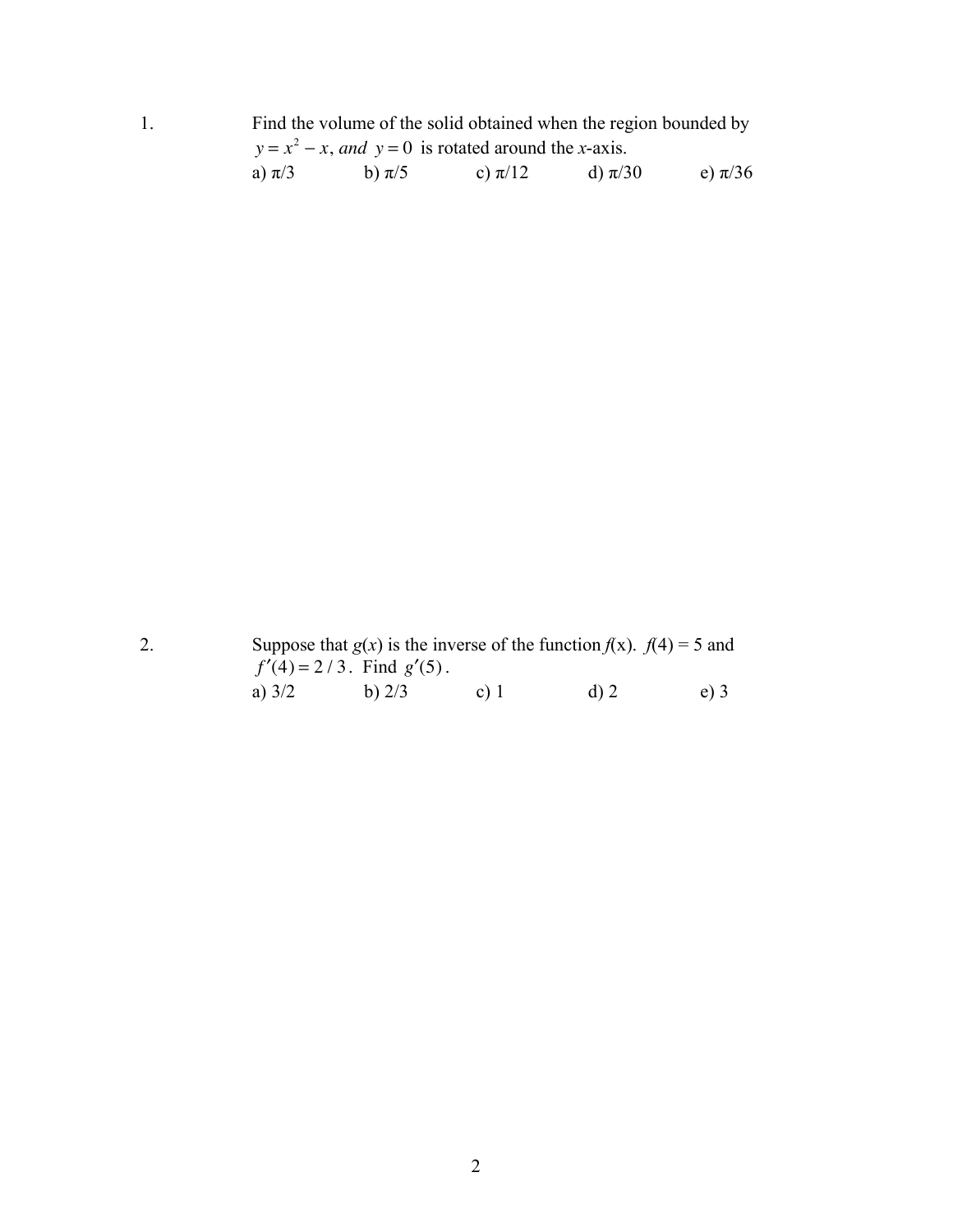3. Compute  $f'(1)$  if  $f(x) = e^{-x^2}$ . a) e b) 1 c) –2e<sup>-1</sup> d) 2e e) does not a) e<br>exist

4. Find the value of 
$$
\int_0^1 \frac{1}{\sqrt{4 - x^2}} dx
$$
  
\na)  $\pi/8$  \nb)  $\pi/6$  \nc)  $\pi/4$  \nd)  $\pi/2$  \ne) 0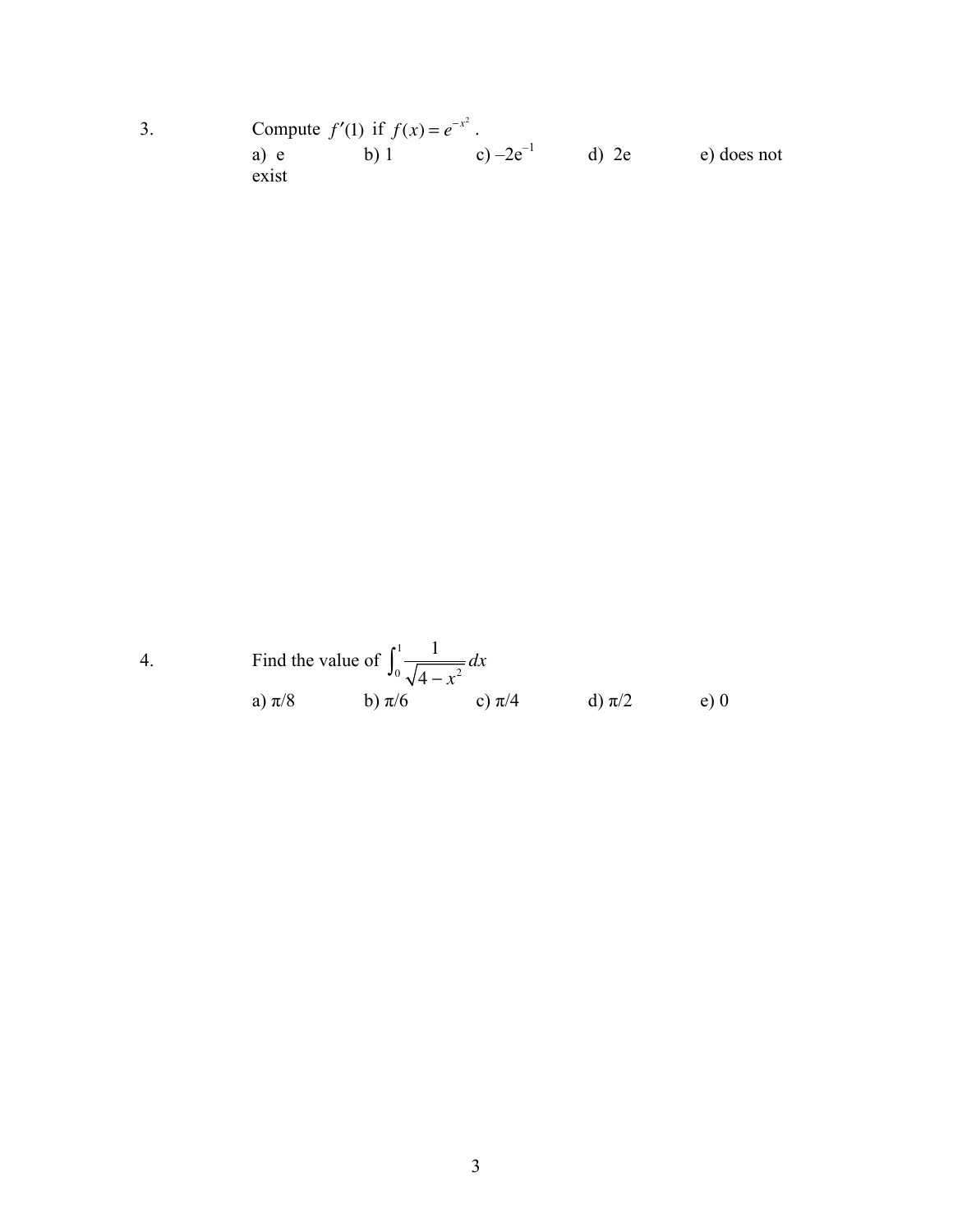5. Compute 
$$
\lim_{x \to 0^+} \frac{x}{\sin x + \tan x}
$$
  
a) -2 b) 0 c) -1/2 d) <sup>1</sup>/<sub>4</sub> e) <sup>1</sup>/<sub>2</sub>

6. Compute 
$$
\int_1^4 \sqrt{t} \ln t \ dt
$$
.  
\na) 4ln4 b)  $\frac{4}{3} \ln 4$  c)  $\frac{16}{3} \ln 4 - \frac{28}{9}$  d)  $12 \ln 4 - \frac{25}{9}$   
\ne)  $\frac{22}{3} \ln 4 - 3$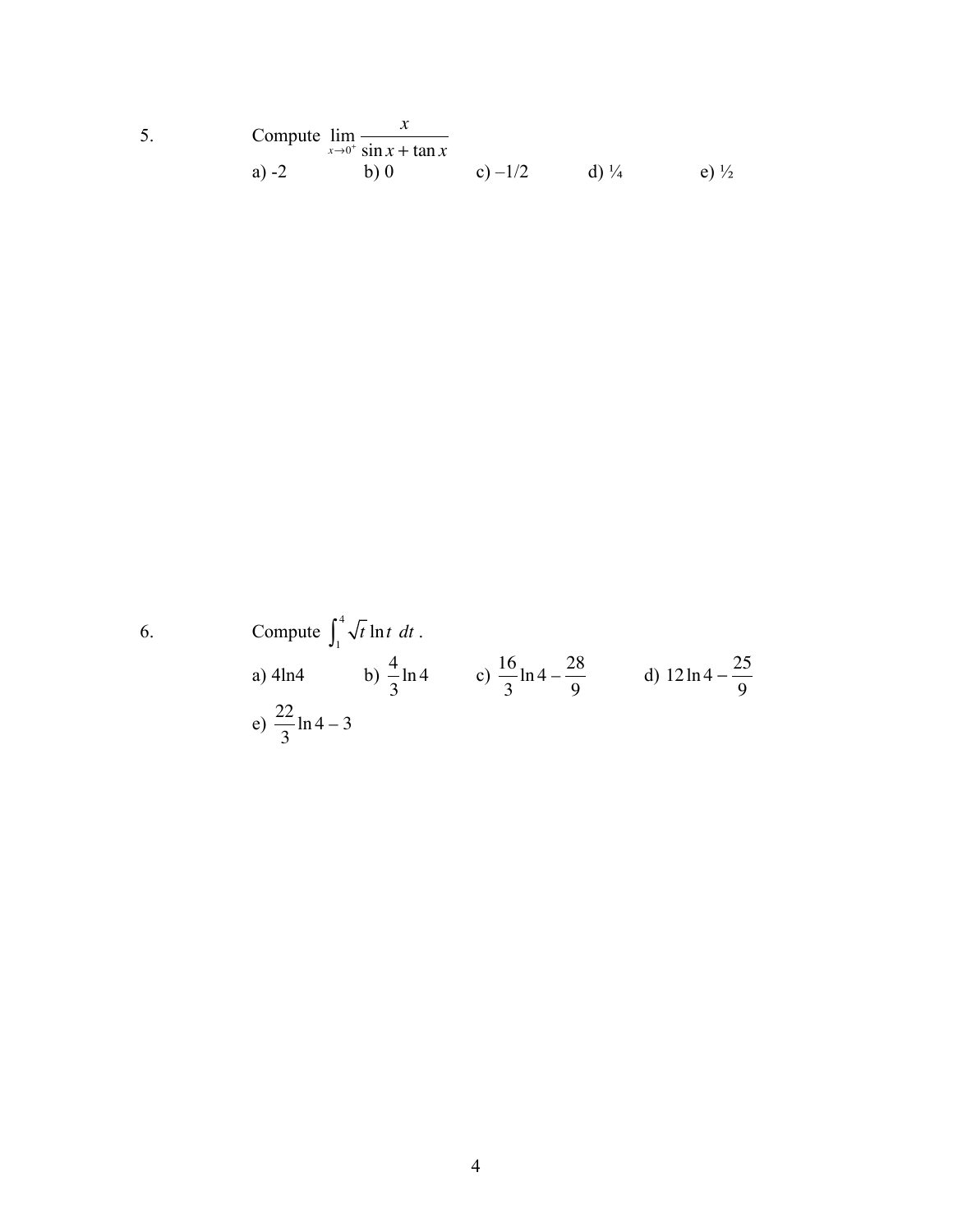7. Compute 
$$
\int_0^{\pi} \cos^2 x \sin x \, dx
$$
  
a) 0 \t\t b)  $8\pi/3$  \t\t c)  $8/3$  \t\t d)  $4/3$  \t e)  $2/3$ 

8. Compute 
$$
\int_0^1 \sqrt{2x - x^2} dx
$$
.  
a)  $\pi/4$  b)  $\pi/2$  c)  $\frac{1}{2}$  d) 1 e) 0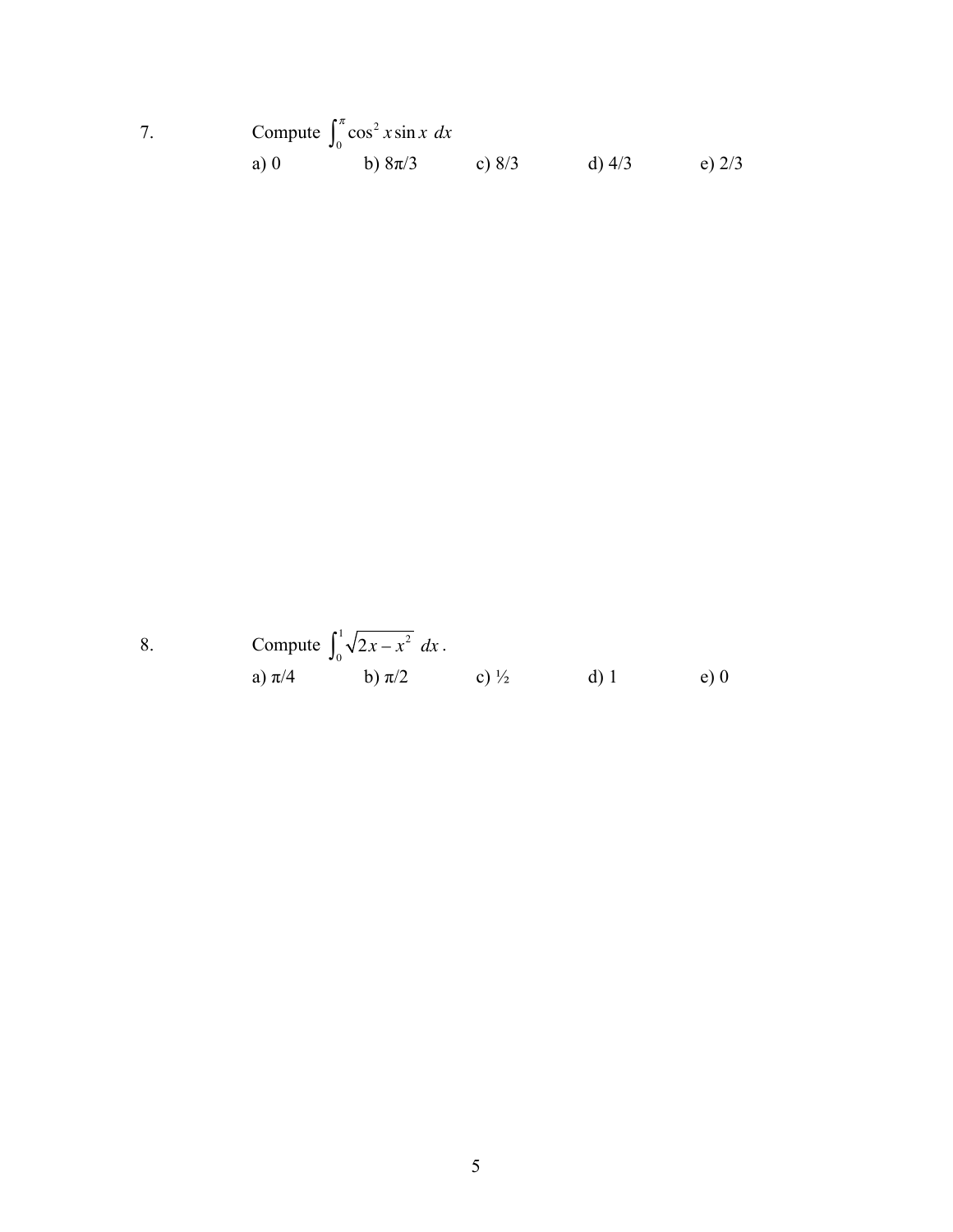Compute 
$$
\int_0^1 \frac{2x^2}{(x+1)(x^2+1)} dx
$$
  
\na)  $5\sqrt{5}-1$  b)  $3\pi/2$  c)  $\frac{\pi}{2}(3\sqrt{3}-1)$  d)  $\frac{3}{2}\ln 2 - \frac{\pi}{4}$   
\ne) 0

9.

Evaluate  $\int_{-\infty}^{0} e^{3x} dx$ .<br>
a) 3 b) 1 c) 1/3 d) 0 e) divergent  $10.$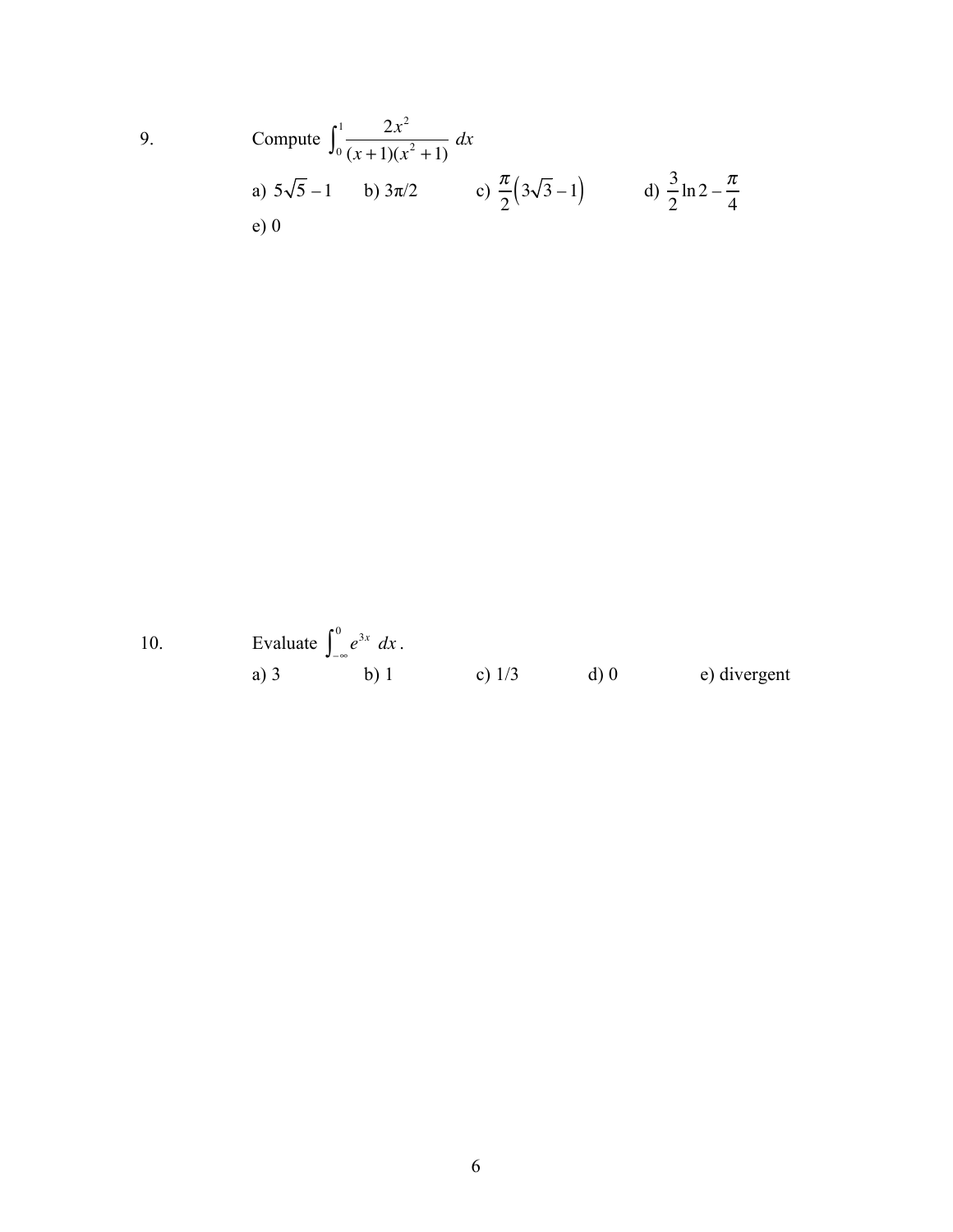11. Find the arc length of the curve given by  $y = \frac{2}{3}$ 3 *x* 3  $x^2$ ,  $0 \le x \le 3$ . a) 13/3 b) 14/3 c) 5 d) 16/3 e) 17/3

12. Find the area of the surface generated when the curve  $y = \sqrt{x}$ ,  $1 \le x \le 2$  is rotated about the *x*-axis.

a) 
$$
\pi \frac{(6\sqrt{6}-1)}{3}
$$
 b)  $\pi \frac{(8-2\sqrt{2})}{3}$  c)  $\pi \frac{(5\sqrt{5}-2\sqrt{2})}{3}$   
d)  $\pi \frac{(3\sqrt{3}-1)}{3}$  e)  $\pi \frac{(27-5\sqrt{5})}{6}$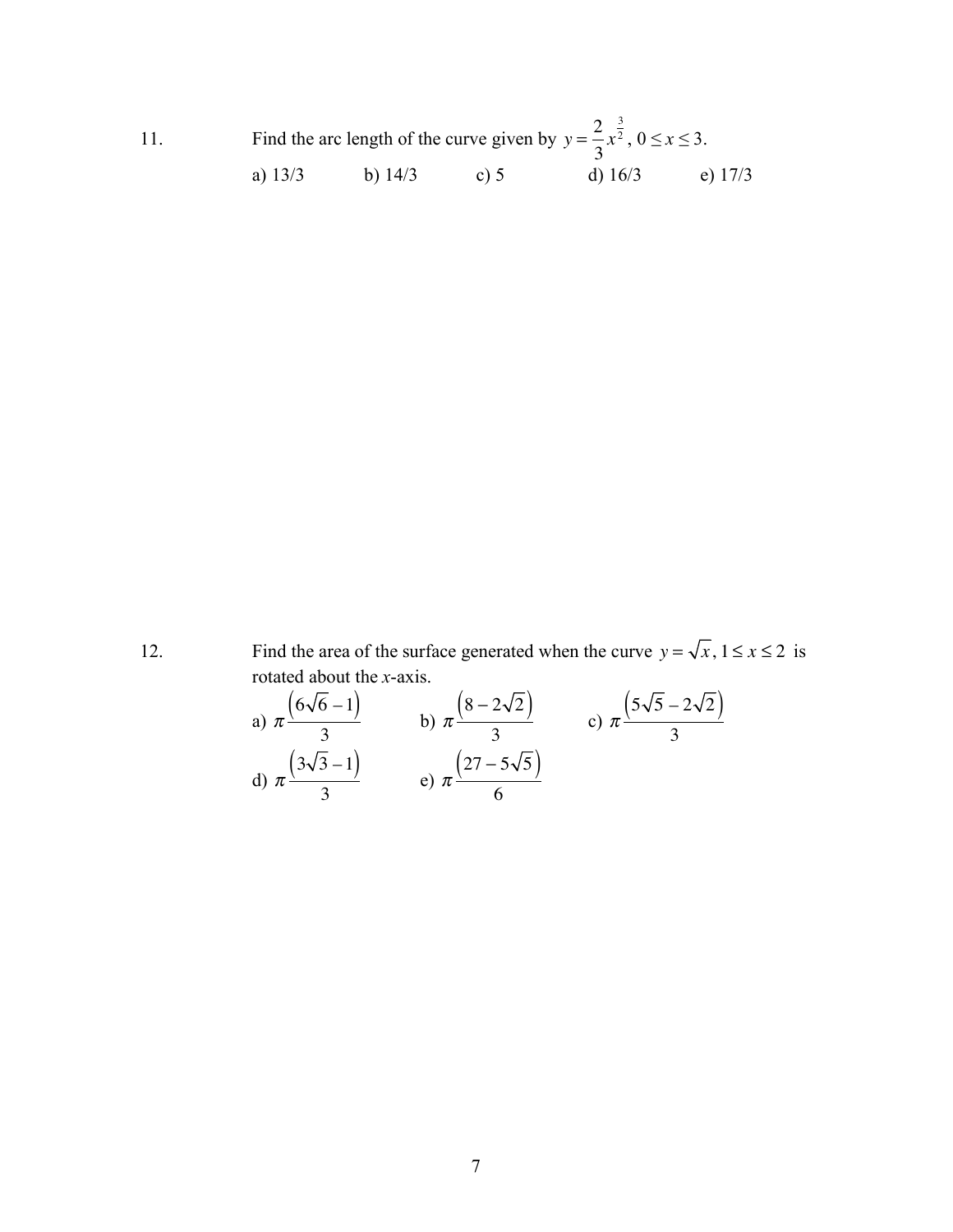13. Describe the curve defined by  $x = \sin t$ ,  $y = \sin^2 t$ . a) circle b) ellipse c) hyperbola d) one branch of a hyperbola e) a part of a parabola

14. Find the slope of the line tangent to the curve defined by  $x = 2 \ln t$ ,  $y = te^t$ when  $t = 1$ .<br>a) 1 a) 1 b) 2 c) e d)  $\pi$  e) 4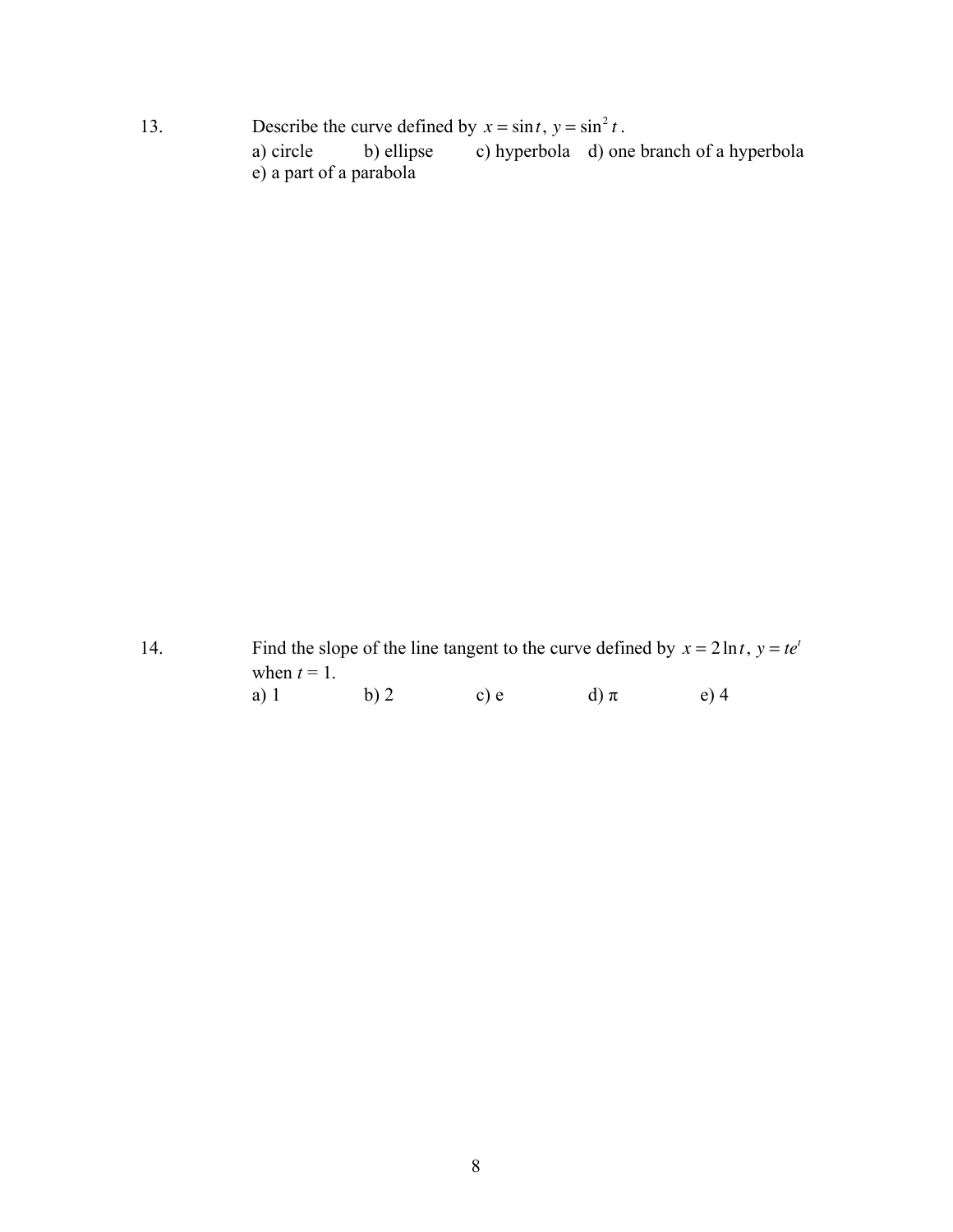$15.$ Find the area of the region inside the curve  $r = 4 \sin \theta$ , but not inside the curve  $r = 2 \sin \theta$ . a)  $12\pi$ b)  $3\pi$ c)  $\pi$ d)  $4\pi$ e)  $\pi/2$ 



Determine the limit of the sequence  $\left\{\frac{(-2^n)}{n}\right\}_{n=1}^{\infty}$ 16. d)  $e^2$ c)  $ln2$ e) divergent  $a) -2$  $b)0$ 

9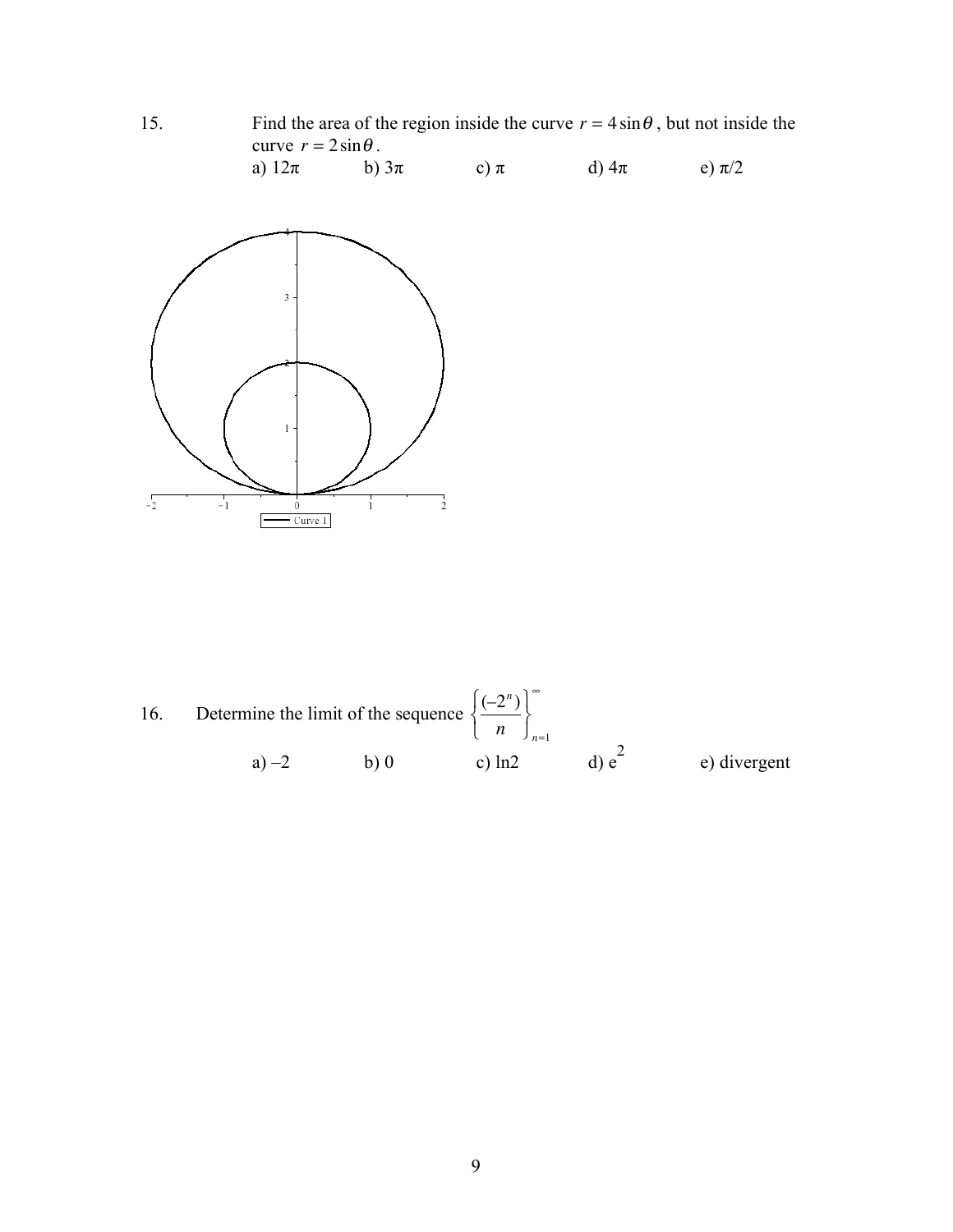17. Which of these three series converge?

1) 
$$
\sum_{n=1}^{\infty} \frac{n}{n+1}
$$
 2) 
$$
\sum_{n=1}^{\infty} \frac{\pi^n}{3^n}
$$
 3) 
$$
\sum_{n=1}^{\infty} \frac{1}{n\sqrt{n}}
$$
  
a) none b) 1 c) 2 d) 3 e) 1,2  
f) 1,3 g) 2,3 h) 1, 2, 3

18. Which of the following tests will establish that the series  $\sum_{n=1}^{\infty} \frac{n}{n}$  $\sum_{n=1}^{\infty} \sqrt{2n^5 + 1}$  $\sum^{\infty}_{ }$ converges? 1) Comparison test with  $\sum n^{-5/2}$ *n*=1  $\sum^{\infty}_{ }$ 2) Comparison test with  $\sum n^{-3/2}$ *n*=1  $\sum^{\infty}$ 3) Comparison test with  $\sum n^{-1/2}$ *n*=1  $\sum^{\infty}$ a) none b) 1 c) 2 d) 3 e) 1, 2 f) 1, 3 g) 2, 3 h) 1, 2, 3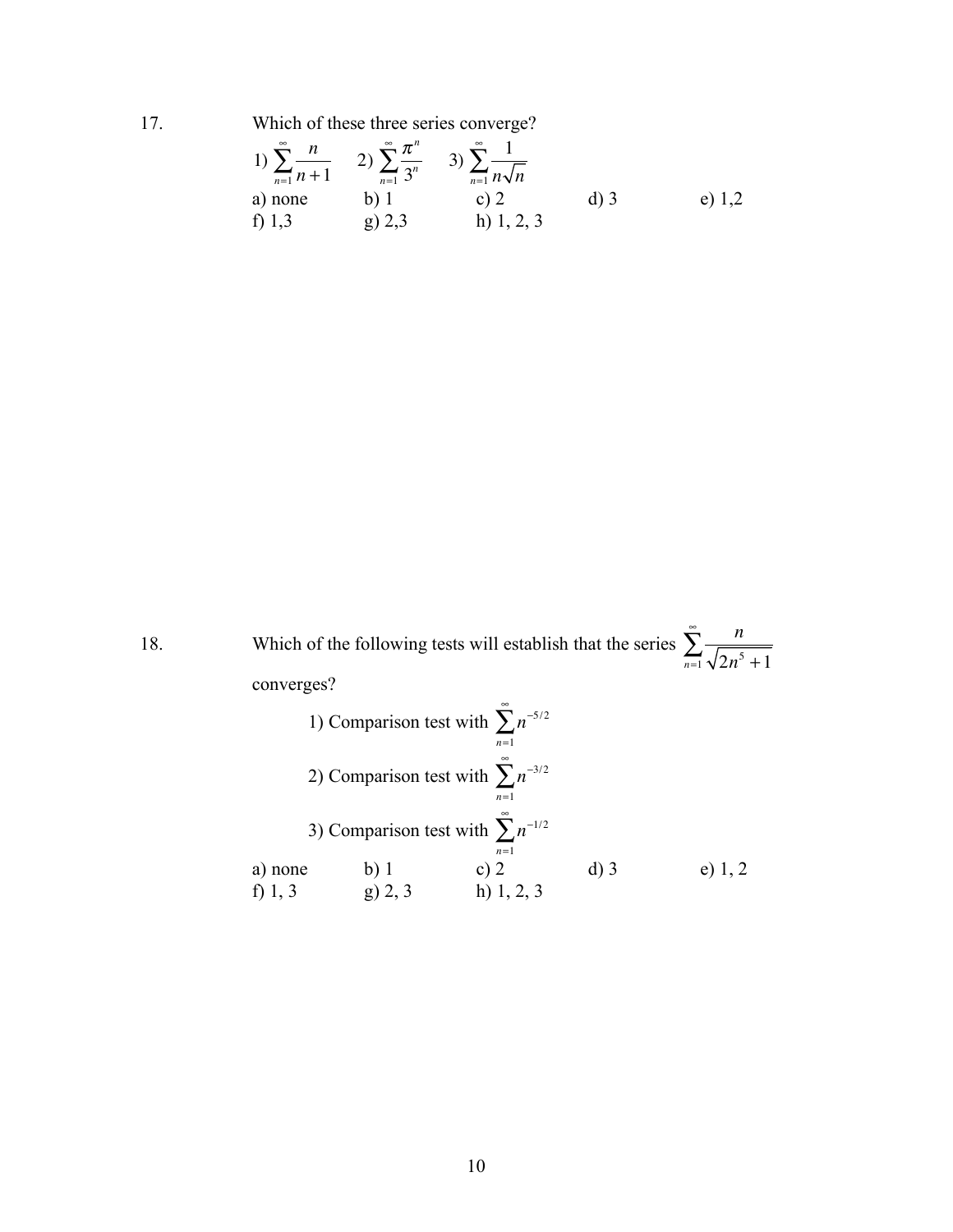19. If we add the first 100 terms of the series  $1-\frac{1}{2}$ 2  $+\frac{1}{2}$ 3  $-\frac{1}{4}$ 4  $+\frac{1}{5}-\frac{1}{6}$ + ... how

close is the partial sum *s*100 to the sum, *s*, of the series?

a)  $s_{100} > s$  with  $s_{100} - s < 1/101$ b)  $s_{100} < s$  with  $s_{100} - s < 1/101$ c)  $s_{100} > s$  with  $s_{100} - s < 1/100$ d)  $s_{100} < s$  with  $s_{100} - s < 1/100$ e)  $s_{100} < s$  with  $s_{100} - s < 1/e^{101}$ f) cannot be determined

20. Examine the series below for Absolute convergence, Conditional convergence or Divergence:

1) 
$$
\sum_{n=1}^{\infty} (-1)^{n-1} \frac{(n+2)3^n}{2^{2n+1}}
$$
 2)  $\sum (-1)^{n-1} \frac{(n+3)2^{2n}}{3^{n+100}}$   
\na) 1A, 2A b) 1A, 2C c) 1A, 2D d) 1C, 2A e) 1C, 2C  
\nf) 1C, 2D g) 1D, 2A h) 1D, 2C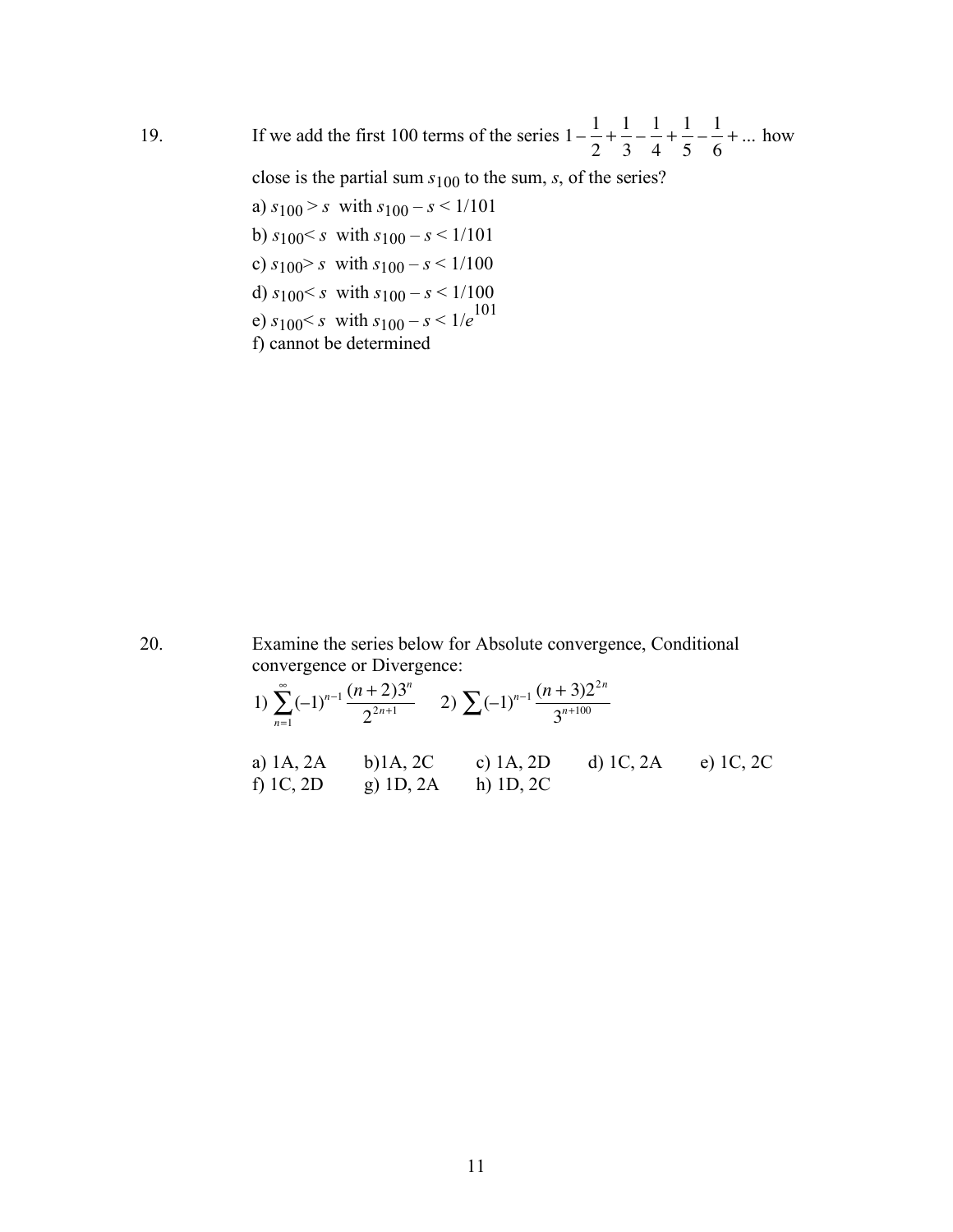| 21 |                  | What is the radius of convergence of the power series $\sum_{n=1}^{\infty} \frac{(x+3)^n}{2^n \sqrt{n}}$ ? |        |         |              |
|----|------------------|------------------------------------------------------------------------------------------------------------|--------|---------|--------------|
|    | a) $\frac{1}{2}$ | b) l                                                                                                       | c) $3$ | $d$ ) 2 | e) divergent |

Find the coefficient of the  $x^2$  term in the Maclaurin series for  $e^{x-1}$ .<br>
a) 2 b) e c)  $e^2$  d) 0 e)  $\frac{1}{2e}$ 22.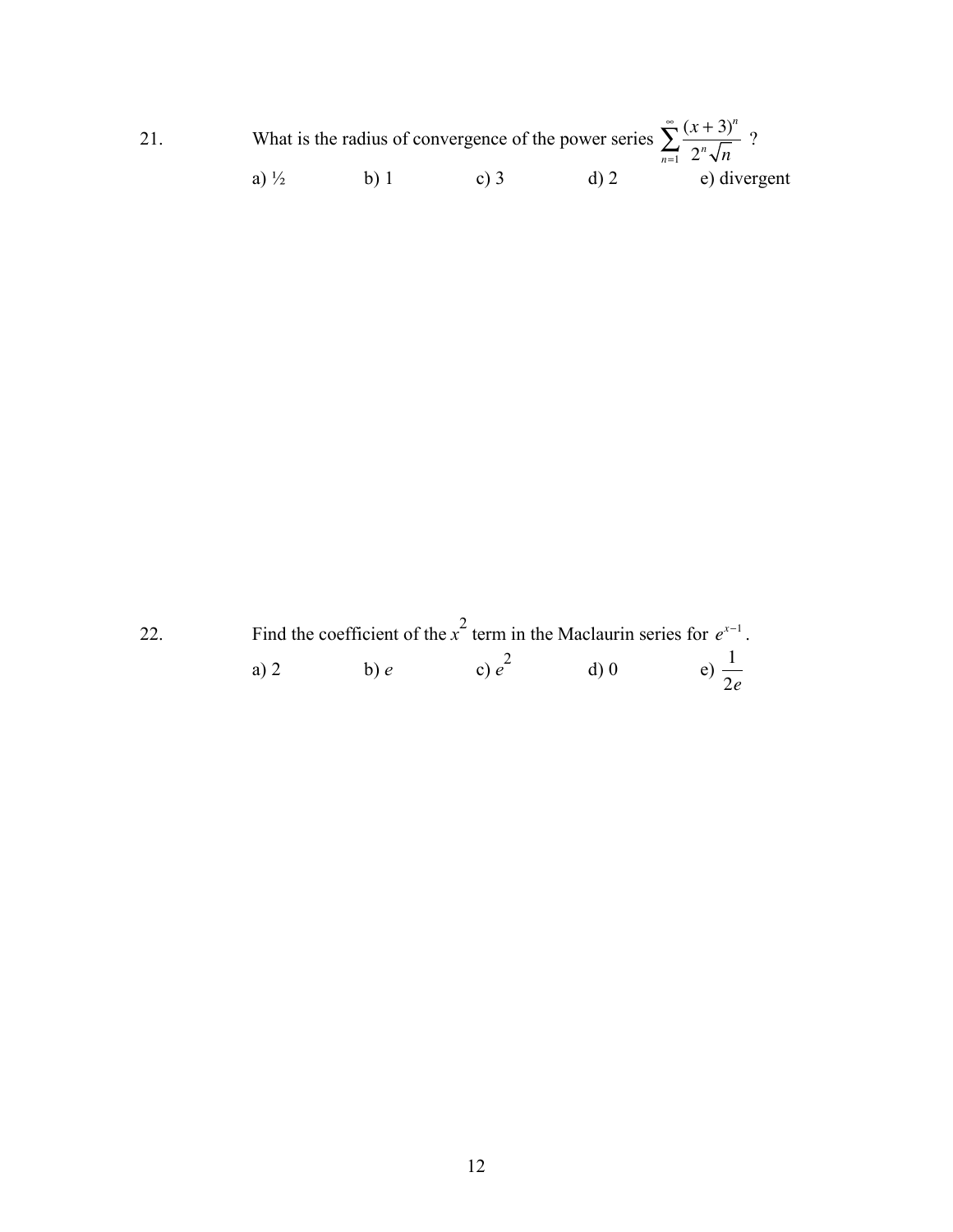23. Find a series representation of 
$$
\int \frac{e^x}{x} dx
$$
.  
\na)  $\sum_{n=0}^{\infty} \frac{x^n}{(n+1)!} + C$  b)  $\sum_{n=0}^{\infty} \frac{x^{n+1}}{n!} + C$   
\nc)  $\sum_{n=0}^{\infty} \frac{(-1)^n}{n} x^n + C$  d)  $\ln |x| + \sum_{n=0}^{\infty} \frac{x^n}{n \cdot n!} + C$   
\ne)  $\ln |x| + \sum_{n=0}^{\infty} \frac{(-1)^n}{n!} x^n + C$ 

24, Suppose that you wish to estimate the value of  $\int_a^b f(x) dx$  using Simpson's rule with "n" subintervals between *a* and *b*. By what factor is the upper bound of the error estimate increased/decreased if you then recalculate the estimate using 2*n* subintervals? a) 2 b)  $\frac{1}{2}$  c) 4 d)  $\frac{1}{4}$  e) 8 f) 1/8 g) 16 h) 1/16